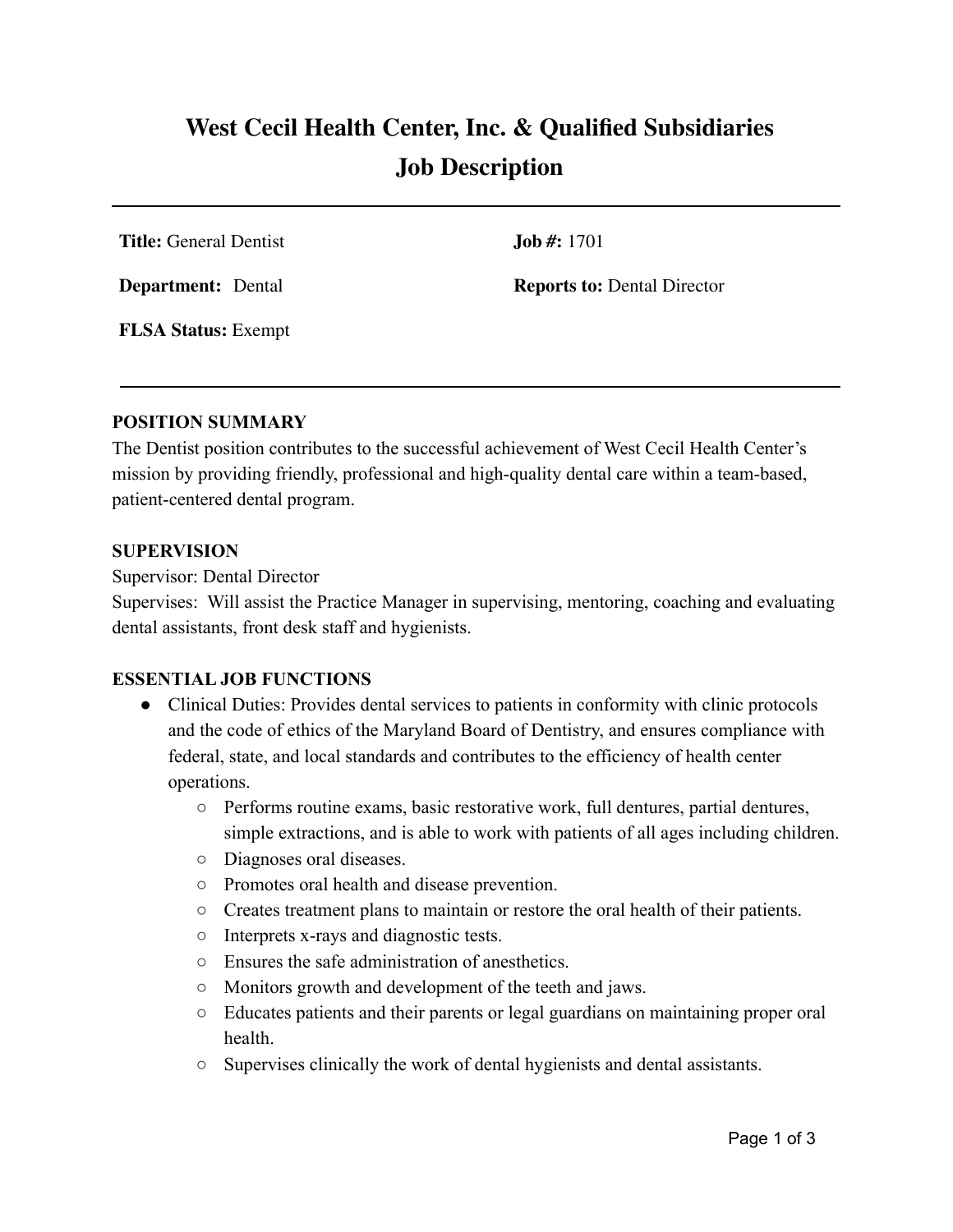- General Responsibilities
	- $\circ$  Promotes positive working relationships among supervisor, staff, and other departments
	- Provides safe environment of care
	- Reduces risk of nosocomial infections in patients, employees and visitors.
	- Interacts with patients, visitors, staff and outside agencies in professional manner
	- Contributes to Improving Organizational Performance Activities
	- Maintains strict confidentiality at all times as per Confidentiality Statement
	- Identifies problems and develops recommendation for resolution
	- Assumes personal responsibility for ongoing professional growth and development
	- Participates in department planning activities, as requested
	- Will regularly review/audit charts of peers at the direction of CMO
	- Attend offsite community events, performing oral health screening and education activities.

# **QUALIFICATIONS and EXPERIENCE**

- Graduated from an accredited school of Dentistry with a DDS or DMD Degree.
- Maintains current unrestricted Maryland State Dental License
- Maintains valid Federal D.E.A. Certificate and Maryland CDS
- Maintains Current Cardiopulmonary Resuscitation Certificate (AHA- BLS/Provider)
- Complies with required dental continuing education requirements
- $\bullet$  1 2 year of experience preferred
- Post graduate GPR or AEGD a plus
- Public Health or Community/Rural Health Center experience a plus
- Ability to navigate electronic dental record systems
- Excellent interpersonal skills and the ability to work effectively with all members of the healthcare team.

# **WORKING CONDITIONS AND PHYSICAL DEMANDS:**

- General medical/dental office environment
- Frequent time spent in WCHC patient care sites
- Occasional travel

## **OTHER DUTIES**

Please note this job description is not designed to cover or contain a comprehensive listing of activities, duties or responsibilities that are required of the employee for this job. Duties,